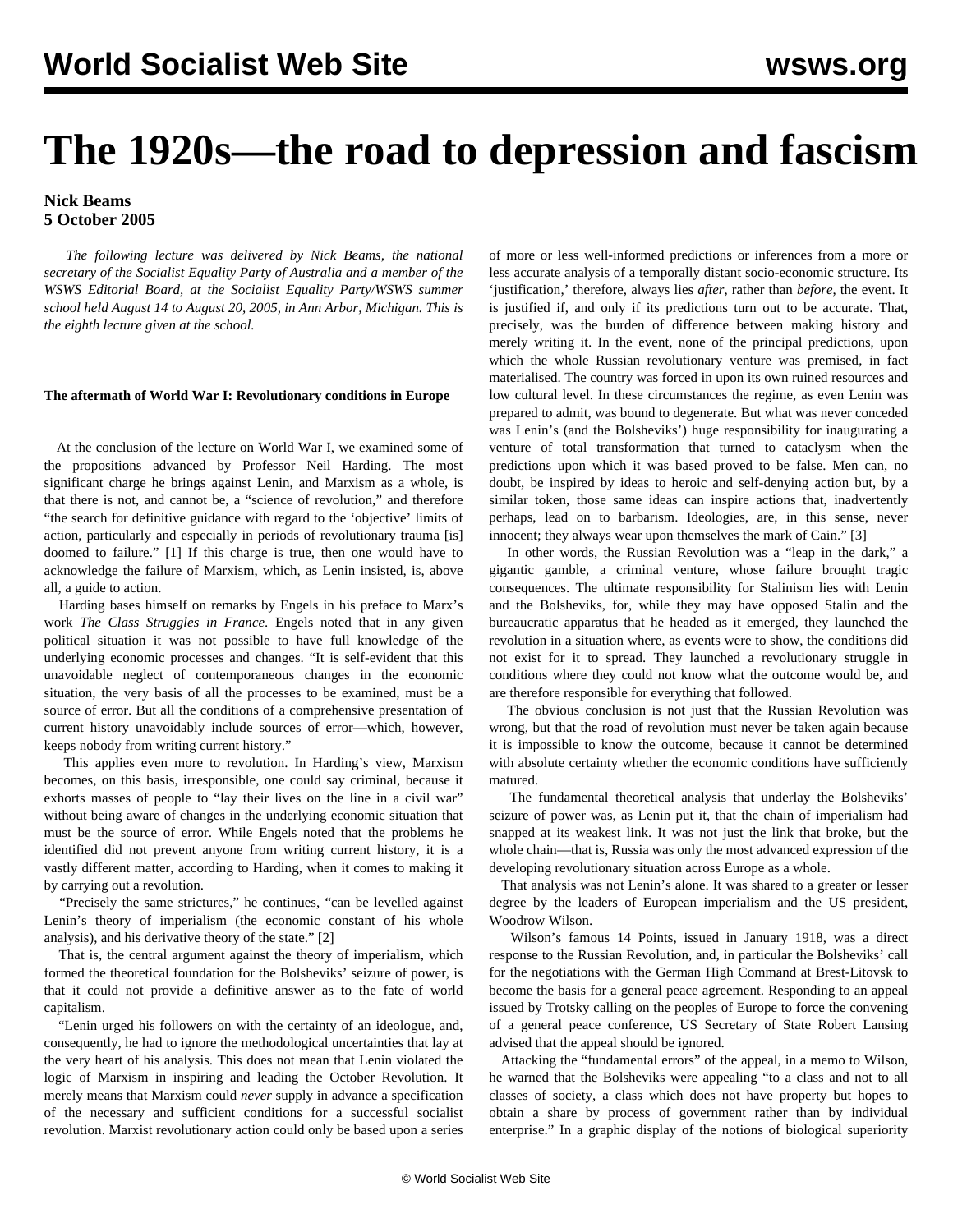that were so widespread in the ruling elites, Lansing denounced the document as "an appeal to the ignorant and mentally deficient, who by their numbers are urged to become masters. Here seems to me to lies a very real danger in view of the present social unrest."

 The danger of the appeal, he wrote, was that "it may well appeal to the average man, who will not perceive the fundamental errors." In addition to their attacks on property, the Bolsheviks were undermining nationalism by advancing "doctrines which make class superior to the general concept of nationality.... Such a theory would be utterly destructive of the political fabric of society and would result in constant turmoil and change. It simply cannot be done if social order and government stability are to be maintained." [4]

 Wilson, however, knew that the Bolsheviks' appeal could not be ignored. The political situation was growing more dangerous for all the Allied governments as mass discontent deepened. His concerns were elaborated in a discussion with the retiring British ambassador on January 3.

 According to a report of the meeting: "He himself [the president] with the full consent of the American people and with their express approval has made an appeal to the German people behind the back of the German Government. The Bolsheviki in Russia were now adopting the same policy. They had issued an appeal to all the nations of the world, to the peoples and not to the governments. He was without information at present, or at least without certain information, as to what reception had been given to this appeal. But there was evidence at hand that certainly in Italy and probably also in England and France the appeal had not been without its effect. In the United States active agitation was proceeding. It was too early yet to say with positive certainty how successful this agitation had been. But it was evident that if the appeal of the Bolsheviki was allowed to remain unanswered, if nothing were done to counteract it, the effect would be great and would increase.... " [5]

 Already, before the outbreak of the war, class tensions had been on the rise amid warnings in all the major European capitals of an approaching pre-revolutionary situation. In Austria, official circles had concluded that the only alternative to civil war was a general European conflict. In Russia, the strike wave that developed in 1913 and 1914 was even bigger than that which accompanied the 1905 revolution. In Germany, especially after the victory of the Social Democratic Party in the 1912 elections, there had been speculation and discussion within ruling circles over whether an external conflict could be used to release the tensions building up. Prince von Bulow wrote in his memoirs: "At the end of 1912 I heard from Dusseldorf that Kirdorf, one of the biggest Rhenish industrialists...had declared that if this goes on another three years Germany will have landed in war or revolution."

 In Italy, the months preceding the outbreak of the war were marked by riots and strikes on a wide scale and local republics were set up in many towns. The red flag was hoisted over the town hall of Bologna. In France, there was a growing militancy in the working class, with 1,073 strikes involving a quarter of a million workers taking place in 1913 and including postal and telegraph workers previously considered loyal to the state. Strikes by agricultural workers often led to riots and the burning of owners' houses.

 In Britain, the immediate pre-war period was one of growing violence in which, according to the writer George Dangerfield's account, "fires long smouldering in the English spirit suddenly flared, so that by the end of 1913, Liberal England was reduced to ashes." The long-time Labour politician Emanuel Shinwell recorded in his memoirs: "The discontent of the masses spread, the expression of millions of ordinary people who had gained little or nothing from the Victorian age of industrial expansion and grandiose imperialism."

 According to the diplomat and politician Harold Nicolson, the growing industrial upheavals, marked by the unfolding of a "revolutionary spirit,"

combined with the crisis over Irish home rule, had brought the country "to the brink of civil war." In a conference held in Buckingham Palace in July 1914, George V warned: "That cry of civil war is on the lips of the most responsible and sober-minded of my people." The historian Halevy has described the industrial unrest as "verging at times on anarchy," concluding that it was a "revolt not only against the authority of capital but against the discipline of trade unions."

 Now the threat that had been haunting the European ruling classes—that the so-called "social question" would one day give rise to revolution—had been realised in the form of the Russian Revolution. On November 4, 1918, Beatrice Webb, one of the leading Fabian socialists and a strident advocate of parliamentarianism, recorded in her diary the fears of ruling elites throughout Europe: "Are we to be confronted with another Russia in Austria, possibly even in Germany—a Continent in rampant revolution?" [6]

 When the Allies convened in Paris to draw up a treaty to present to Germany, the Soviet government was not invited. But throughout the months of complex negotiations, as the Allies attempted to resolve their conflicts, the revolution was ever present. "Communist Russia," wrote Herbert Hoover, at that time in charge of American distribution of food supplies in Europe, "was a spectre which wandered into the Peace Conference almost daily." [7]

 Wilson's close associate, the journalist Ray Stannard Baker, pointed to the contrast between the Congress of Vienna, which followed the defeat of Napoleon in 1815, and the negotiations at Versailles. "[A]t all times, at every turn in these negotiations, there arose the spectre of chaos, like a black cloud out of the east, threatening to overwhelm and swallow up the world. There was no Russia knocking at the gates of Vienna, apparently, the revolution was securely behind them; at Paris it was always with them." [8] Few people, he noted, realised how "explosive was the situation throughout Europe during the conference. All the governments were shaky; a little misstep on the part of Lloyd George, Clemenceau, Orlando, and their ministries might have gone down." [9]

 During the Peace Conference, British Prime Minister Lloyd George sent a letter to French President Clemenceau in which he set out his fears: "The whole of Europe is filled with the spirit of revolution. There is a deep sense not only of discontent but of anger and revolution amongst the workmen against prewar conditions. The whole existing order in its political, social and economic aspects is questioned by the masses of the population from one end of Europe to the other." [10]

 The Peace Conference was convened under the banner of Wilson's 14 Points. The final document, however, breached all of its principles. When a member of the American delegation, William C. Bullitt, announced his resignation in disgust over the peace terms to be presented to Germany, he insisted that Wilson should have made an appeal to the popular masses of Europe, over the heads of their governments. "Colonel" Edward M. House, Wilson's closest adviser, explained why that was not possible.

 There was no doubt, he said, that "if the President should exert his influence among the liberals and labouring classes, he might possibly overthrow the governments" of some of the Allies. But that would have involved a sharp political turn to the left throughout Europe, creating the conditions where "Bolshevism" could strengthen. This was why Wilson had been right not to pull out of the conference. Otherwise, there would have been "revolution in every country in Europe, and...the President was not ready to take this responsibility." [11]

 What these citations point to, as well as events themselves, is the existence of a revolutionary situation across Europe in the aftermath of the war. The fact that this situation did not lead to an actual socialist revolution was due to the role of the social democratic leaders of the working class, above all in Germany. There the leaders of the Social Democratic Party formed a counter-revolutionary alliance with the Army High Command to preserve the German state, while unleashing the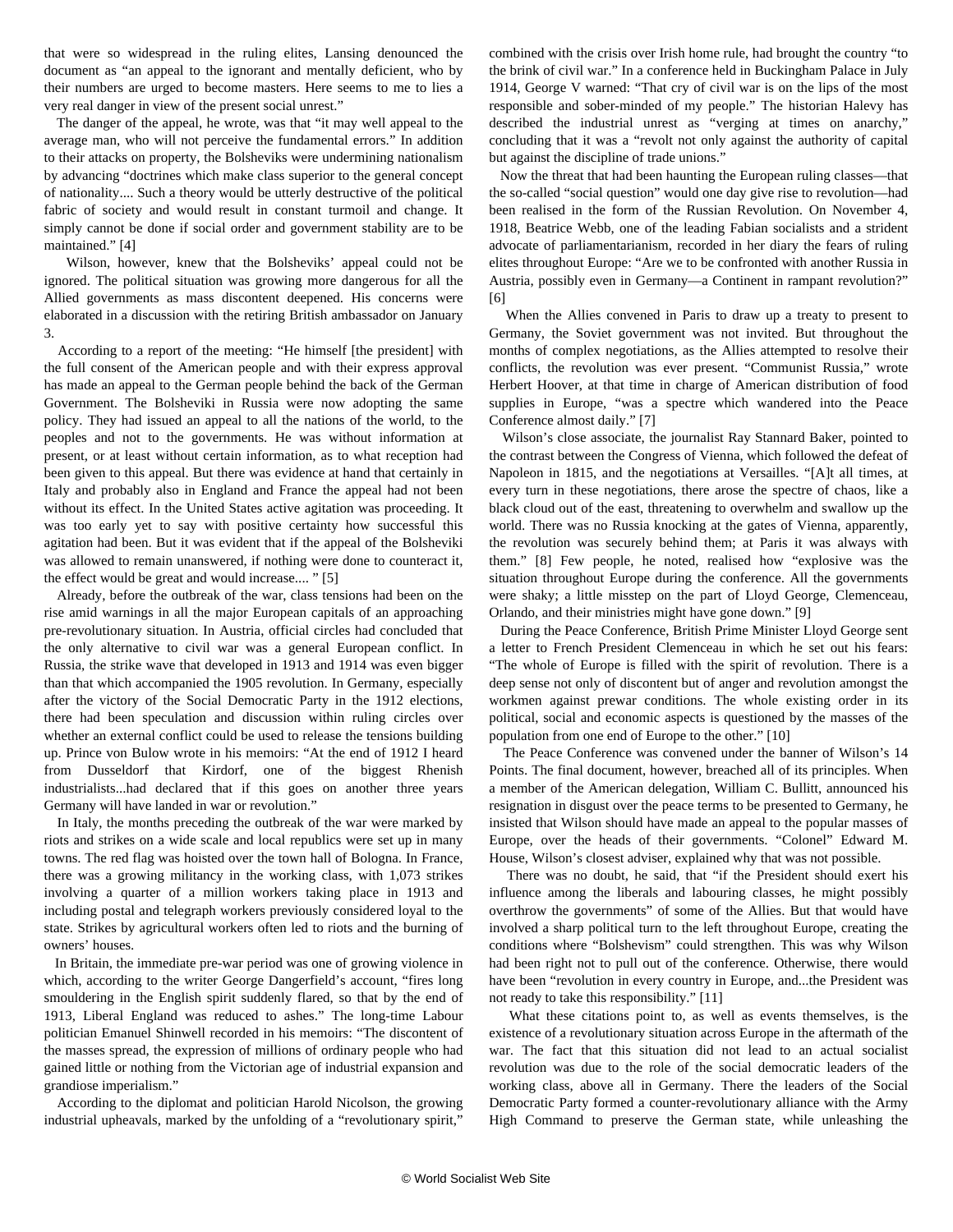Freikorps, the forerunners of the Nazi stormtroopers, to smash the workers' councils created in the revolutionary upsurge in October-November 1918 and murder the revolutionists, in particular, Rosa Luxemburg and Karl Liebknecht.

 However, notwithstanding the undoubted existence of an objectively revolutionary situation following the war, we are still left with the question of the longer term. Was this revolutionary period merely a passing historical moment, a kind of epiphenomenon of the war, destined to be followed by a restabilisation in which the capitalist class would resume control, or were there deep contradictions within the heart of the capitalist economy that would lead to further eruptions? This question, which concerns all the issues raised by Harding, can be answered only through an examination of the political economy of the post-war period.

## **Capitalist crisis, political perspective and revolutionary leadership**

 What must be the basis of a scientific approach though which we seek to conduct an examination of the historical process in light of the laws of political economy? In the introduction to his lectures on *The Philosophy of History*, Hegel remarked that "it is the desire for a rational insight, and not merely the accumulation of a mass of data, which must possess the mind of one concerned with science."

 In an appreciation of Marx, Joseph Schumpeter pointed to "one thing of fundamental importance" that he achieved. "Economists," he wrote, "always have either done work in economic history or else used the historical work of others. But the facts of economic history were assigned to a separate compartment. They entered theory, if at all, merely in the role of illustrations, or possibly of verification of results. They mixed with it only mechanically. Now Marx's mixture is a chemical one; that is to say, he introduced them into the very argument that produces the result. He was the first economist of top rank to see and to teach systematically how economic theory may be turned into historical analysis and how historical narrative may be turned into *histoire raisoneé*." [12]

 If one examines the history of industrial capitalism over the past 200 years, it is clear that economic growth has taken place through a series of fluctuations. The business cycle, comprising periods of boom, stagnation and recession and punctuated by crises, is a permanent feature of the capitalist economy, notwithstanding periodic claims that it has been abolished.

 It is also clear that there are longer periods that have their own features and peculiarities. For example, the period from 1849 (the start of the mid-Victorian boom) to the financial crash of 1873 is different from the period 1873-1896, which has gone down in economic history as the great depression of the nineteenth century. Likewise, the 1920s and 1930s are very different from the post-war boom of the 1950s and 1960s, just as that period is very different from today. In all of these periods, the business cycle continued to operate, yet economic development was very different. Clearly, there are processes at work that shape the operation of the business cycle and establish the framework within which economic development takes place over the longer term.

 The relationship between the business cycle and the longer historical periods in the "curve of capitalist development" was the subject of a major report delivered by Leon Trotsky to the Third Congress of the Communist International in June-July 1921, and was the subject of many speeches and articles by Trotsky dealing with questions of perspective over the next several years.

 When the Third Congress convened, it was clear that the initial revolutionary upsurge that had followed the First World War was receding. The working class had failed to come to power in Germany, the Hungarian revolution had been overturned, and there was a certain economic revival following the deep-going crisis of 1919-1920. These developments posed new challenges in the development of the perspectives of the revolutionary movement.

 On the right wing, the social democrats, having aligned themselves against the Russian Revolution, declaring it to be premature, and organising the counter-revolution against the German working class, hailed the upturn in the business cycle as justifying their stance. The upturn, they maintained, demonstrated that the conquest of power by the Bolsheviks was invalid from the standpoint of Marxism and constituted a "putsch" because the productive forces were still capable of undergoing further development within the framework of capitalism. The perspective of the conquest of power by the working class, therefore, had to be consigned to the indefinite future, as it had been before the war.

 On the other hand, numerous left tendencies advanced the so-called theory of the offensive. According to this perspective, there was no possibility of an upturn in the capitalist economy. The economic crisis of the immediate post-war years would continuously deepen and lead inexorably to the conquest of power by the working class.

 Trotsky's analysis was aimed at showing that capitalism had not established a new equilibrium and that the perspective of the social democrats was false. The war and the Russian Revolution were not accidents, but signified that the capitalist system had entered a period of profound disequilibrium that would continue.

 At the same time, he took issue with the "lefts" who identified the downturn in the business cycle following the war with the historic crisis of the capitalist economy. The situation was far more complex. By 1921, it was clear that an economic upturn was taking place. But this did not mean that a new equilibrium had been established.

 In opposition to the "lefts" and their identification of a downturn in the business cycle with the historic crisis of capitalism, Trotsky explained that if one were to draw a curve delineating the development of capitalism, it would be seen that it was a "composite of two movements; a primary movement which expresses the general upward rise of capitalism, and a secondary movement which consists of the constant periodic oscillations corresponding to the various industrial cycles." [13]

 The relationship between these two movements was the following: "In periods of rapid capitalist development the crises are brief and superficial in character, while the booms are long-lasting and far-reaching. In periods of capitalist decline the crises are of prolonged character while the booms are fleeting, superficial and speculative. In periods of stagnation the fluctuations occur upon one and the same level." [14]

 Against those who maintained that the economic crisis of 1919-1920, becoming ever more grave, had to persist until the conquest of power by the working class, Trotsky insisted that while capitalism remained, it would continue to oscillate cyclically, as a man continues to breathe even on his deathbed, and that, no matter what the general conditions might be, a commercial economic crisis would act to sweep away surplus commodities, devalue existing capital, and, for that very reason, create the possibility for an industrial-commercial revival.

 But this did not at all mean that capitalism would be able to restore the conditions for equilibrium—that is, the conditions for economic development that had made possible its pre-war growth. "On the contrary," Trotsky explained, "it is quite possible that after its very first consequences this boom will collide against the economic trenches dug by the war." [15]

 But what if capitalism continued? Was it possible that at some point in the future a new equilibrium would arise, ensuring a general expansion such as had taken place in the nineteenth century and for the first decade of the twentieth? In his report to the Third Congress, Trotsky did not rule out such a perspective, but made clear that it was possible only under very definite conditions.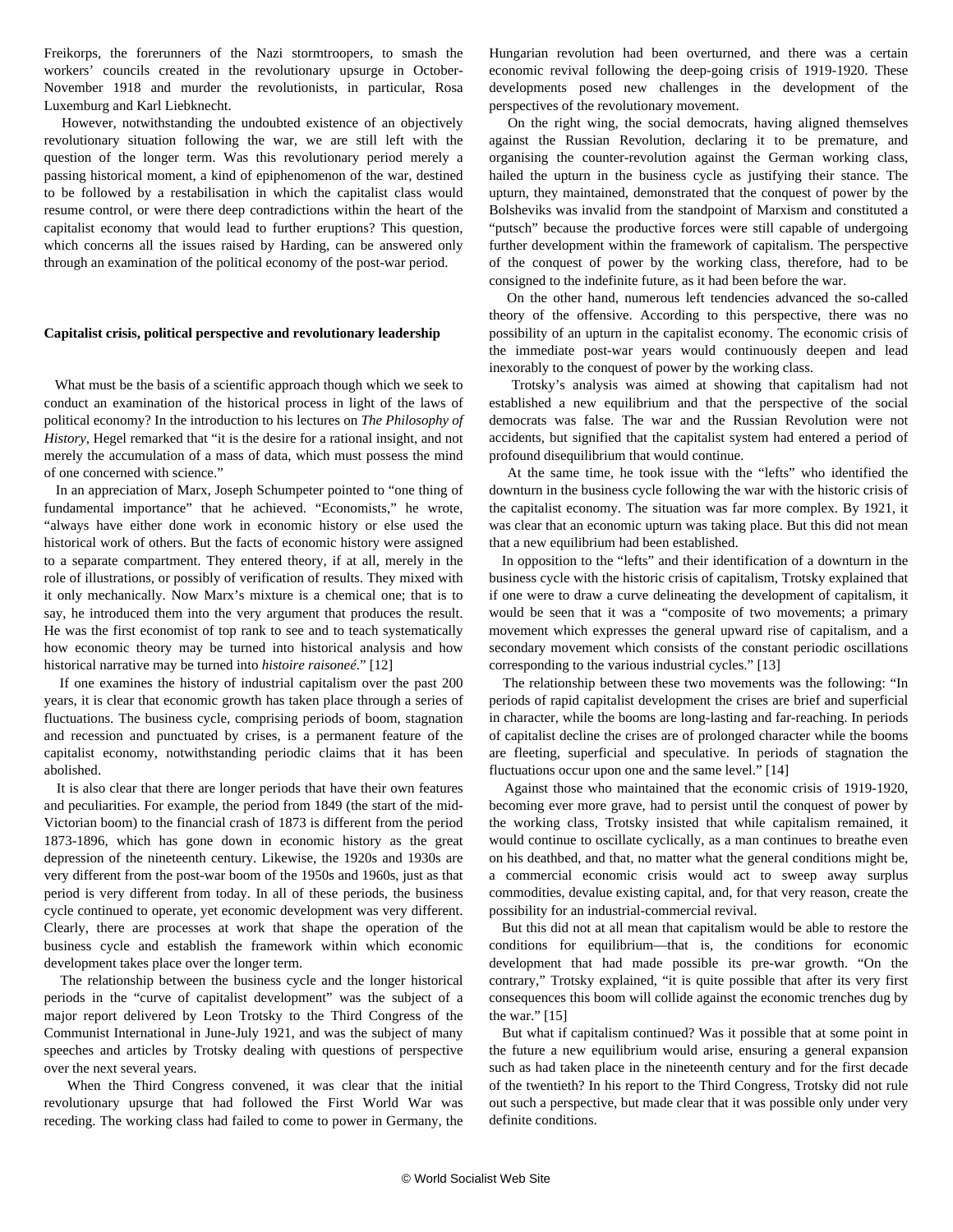"If we grant—and let us grant it for the moment—that the working class fails to rise in revolutionary struggle, but allows the bourgeoisie the opportunity to rule the world's destiny for a long number of years, say, two or three decades, then assuredly some sort of new equilibrium will be established. Millions of European workers will die from unemployment and malnutrition. The United States will be compelled to reorient itself on the world market, reconvert its industry and suffer curtailment for a considerable period. Afterwards, after a new world division of labour is thus established in agony for 15 or 20 or 25 years, a new epoch of capitalist upswing might perhaps ensue." [16]

 Returning to this question in a speech six months later, in what tragically turned out to be a forecast of the fate of the European and international working class, he again emphasised that it was not a matter of the automatic interplay of economic factors. Only if the working class remained passive and if the Communist Party committed one blunder after another would it be possible for economic forces to "restore in the long run some sort of new capitalist equilibrium upon the bones of millions upon millions of European proletarians, and through the devastation of a whole number of countries. In two or three decades a new capitalist equilibrium would be established, but this would at the same time mean the extinction of entire generations, the decline of Europe's culture, and so forth. This is a purely abstract approach, which leaves out of consideration the most important and fundamental factors, namely, the working class, under the leadership and guidance of the Communist Party." [17]

 Trotsky's remarks establish a point of immense methodological significance. Contrary to the positions of Harding, the historical evolution of capitalism cannot be considered outside of the development of the class struggle and the role of the parties and tendencies in the working class movement.

 In other words, the unfolding of the capitalist economy did not in and of itself produce a single, inevitable historical outcome. Rather, it set the groundwork on which the class struggle was to be fought out—a struggle within which the role of the subjective factor, revolutionary leadership, was to assume decisive importance.

 If the working class were not capable of overthrowing the bourgeoisie, because of the policies of its leadership, then a new equilibrium would be possible—obtained at a terrible cost. But the attainment of such a situation would not signify that the capitalist system still had a progressive historical role to play, but rather that the revolutionary class, the proletariat, had not been able to overthrow it. Given different leadership and policies, an entirely different outcome, resulting from the same set of economic conditions, would have been possible.

 The same issues arose when the historical process was viewed from the standpoint of the bourgeoisie. While it remained in the saddle, it did not do so because of the automatic working out of the objective laws of the capitalist economy. Rather, the historical crisis of the capitalist mode of production meant that the fate of the bourgeoisie depended directly upon its intervention.

#### **Postwar economic impasse**

 Historical analyses of the political economy of the 1920s generally begin with a discussion of the impact of the war and its economic aftermath. This was the approach adopted by contemporary observers, to whom it appeared that the growing problems of the 1920s were the result of the devastation of the war that had so disrupted the equilibrium of the world economy.

From our vantage point, the problem with this approach, however,

immediately becomes apparent once we compare the period following World War I and the post-World War II period. In the first case, we find a decade of highly unstable recovery, punctuated by a series of sharp recessions and economic crises, finally leading to the deepest depression in the history of world capitalism and the most barbaric regime ever seen—Nazism in Germany. In the second case, notwithstanding the far greater destruction of capital goods and infrastructure, we find that 10 years after the war's end, world capitalism is enjoying the greatest boom in its history.

 Rather than examining the impact of the war on the capitalist economy, it is necessary to approach the question the other way around. That is, to examine how the long-term shifts and changes in the capitalist economy gave rise to the war and the economic developments that followed it. This is not to suggest either that war was simply a product of economic processes, or that it, in turn, had no impact on the underlying economy. Indeed, the war, and above all the political reconstruction of Europe undertaken through the Versailles Treaty, had far-reaching economic effects. But the war was not the cause of the crises that beset the European and eventually the world economy. Rather, it exacerbated alreadydeveloping economic tendencies.

 In his analysis of this question, Trotsky pointed to the relationship between the curve of capitalist development, taken as a whole, and the eruption of the war.

 "Beginning with 1913," he wrote in a report to the Fourth Congress of the Communist International, "the development of capitalism, of its productive forces, came to a halt one year before the outbreak of the war because the productive forces ran up against the limits fixed for them by capitalist property and the capitalist forms of appropriation. The market was split up, competition was brought to its intensest pitch, and henceforward capitalist countries could seek to eliminate one another from the market only by mechanical means. It is not the war that put a stop to the development of productive forces in Europe, but rather the war itself arose from the impossibility for the productive forces to develop further in Europe under the conditions of capitalist management." [18]

 Economic growth in capitalist Europe was slower in the period between the wars than at any other time in the twentieth century. In the period 1913-1950, gross domestic product per capita of 15 Western European economies increased by an average of 0.5 percent per year compared with 1.4 percent in the period 1890-1914 and 4.0 percent in the period 1950-1973.

 The problem that confronted the economies of Western Europe in the 1920s was not so much the destruction of industrial capacity, but rather finding markets for the increased capacity of industry, which had expanded in the course of the war. For example, world ship-building capacity had almost doubled since 1914; iron and steel capacity in Britain and Central Europe was 50 percent higher in the mid-1920s than it had been before the war. Yet, these industries experienced continuously depressed conditions. At the same time, Germany, which had been a leader in the production of chemicals in the pre-war period, found that its export markets had been halved as a result of increased production by the Allies.

 The eruption of war in Europe in 1914 signified that the productive forces had come into conflict with the nation-state system. The aggressive character of German imperialism represented the drive by the most dynamic section of European capital to reorganise the old continent to create the conditions for its expansion. The Versailles Treaty, however, did nothing to resolve the underlying problems of capitalist development that had given rise to the war. Rather, it exacerbated them. Indeed, according to the assessment of one historian of this period, "it can...be argued that the immediate consequences of more than four years of hostilities were less important than the immediate postwar settlement in determining the longer-term future of Europe." [19]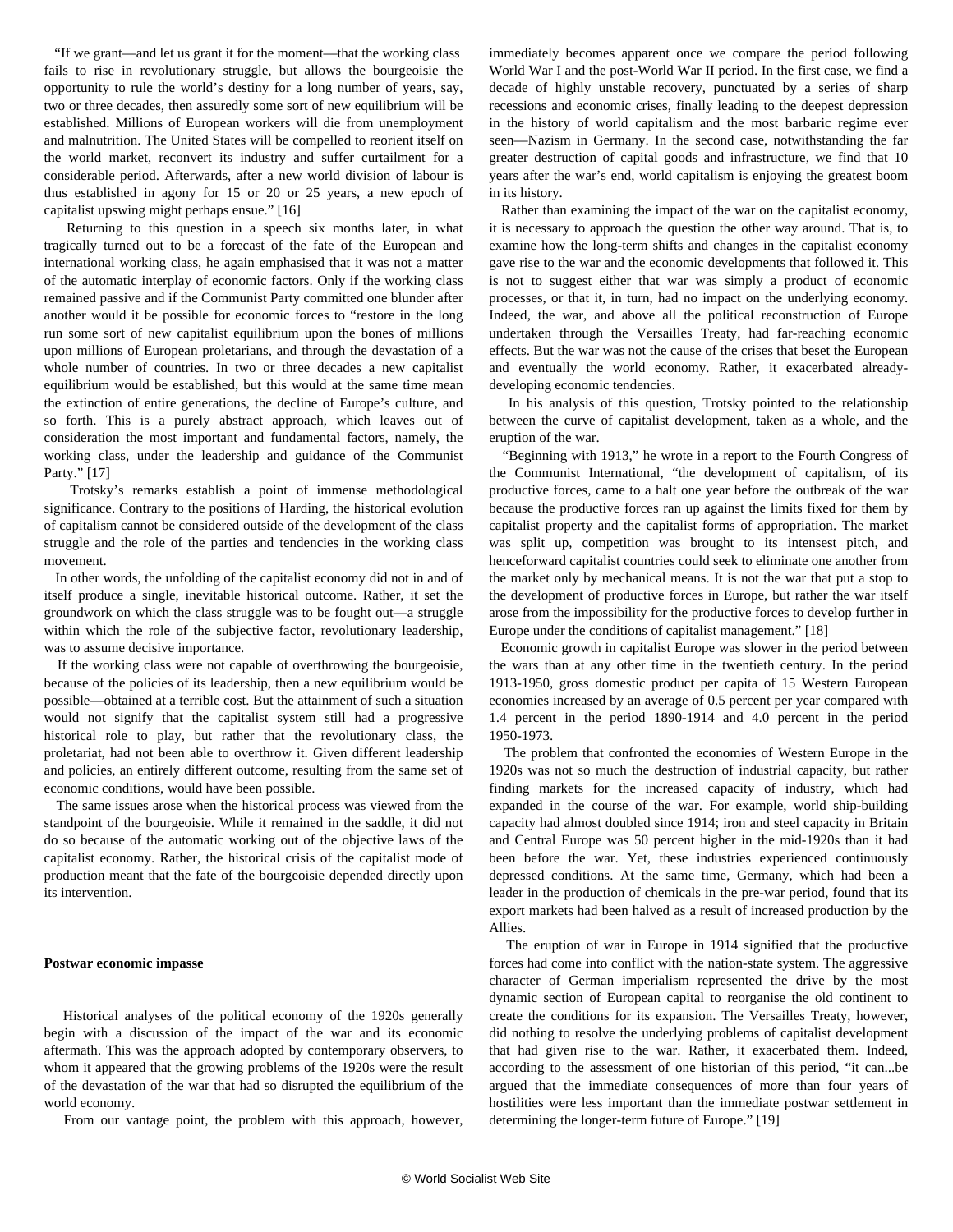The post-war resettlements involved the biggest exercise in reshaping European political geography ever undertaken. But this process deepened all the problems. There was a separation of areas that had formed a single economic unit. Germany lost 6.5 million people and 13 percent of its land area. Upper Silesia was lost, and the link between the coal of the Ruhr and the iron ore of Lorraine was broken.

 The number of economic units in Europe within which productive factors could move without restriction increased from 20 to 27. The integrated economy of the Austro-Hungarian economy was broken up and parcelled out among seven states. Five new nations were carved out of the western borderlands of Russia. There were now 27 separate currencies in Europe instead of 14 before the war, and an additional 12,500 miles of frontiers. Many of the borders separated factories from their raw materials, farms from their markets, ironworks from coalfields.

 Summarising this process, the historian William Keylor noted: "Unlike the national unification process of Western Europe in the nineteenth century, which enlarged economic units and increased productivity, the nation-building in Eastern Europe after the First World War reduced the size of existing economic units and thereby decreased the efficiency that has traditionally resulted from economies of scale." [20]

 Apart from the redrawn boundaries, the most contentious issue arising from the Versailles Treaty was the decision to impose war reparations on Germany. Article 231 of the treaty, the infamous "war-guilt" clause, stated: "The Allied and Associated Governments affirm, as Germany accepts, the responsibility of Germany and her Allies for causing all the loss and damage to which the Allied and Associated Governments and their nationals have been subjected as a consequence of a war imposed upon them by the aggression of Germany and her Allies."

 The issue of reparations has often been presented as a consequence of France's drive to inflict maximum economic damage on Germany. But France acted no differently than the other capitalist great powers, including the United States, which were all seeking to establish the best position for themselves in the post-war world. If they had different responses to particular questions, it was because they had different interests to pursue.

 The position of the French president, Clemenceau, as Keynes pointed out, was entirely logical for someone "who took the view that European civil war is to be regarded as a normal, or at least a recurrent state of affairs for the future, and that the sort of conflicts between organised great powers which have occupied the past hundred years will also engage the next." Any concessions to Germany based on fair and equal treatment would only have the effect of "shortening the interval of Germany's recovery and hastening the day when she will once again hurl at France her greater numbers and her superior resources and technical skill." Hence, the policy of France was aimed at cutting German territory, reducing its population and, above all, reducing its economic strength in order to try to remedy the inequality of strength between the two main rivals for European hegemony.

 If Britain was willing to sometimes adopt a more conciliatory approach—notwithstanding the pledges made in the "khaki election" of December 1918, in which Lloyd George had pledged to squeeze Germany hard "until the pips squeak"—it was because her aims were served by the destruction of the German fleet and the handing over of her colonies. With the position of the Empire secure, Britain was anxious to ensure the revival of the Germany economy, which was a valuable export market.

 The position of the United States was guided by its determination to capitalise on its newly established economic dominance, and, consequently, it refused all suggestions that inter-Allied debts, in particular those to the US, be wiped out or reduced, in order to lessen German war reparations.

 Following US entry into the war, an official US Treasury bulletin issued in late April 1917 stated that in placing a portion of American wealth at the disposal of the European Allies, the United States government was not only helping them, but "lessening the work and danger and suffering of our own men in bringing the war to an early close." With America not in a position to be able to put soldiers into battle until a year after the declaration of war, the European powers regarded the loans as, in a sense, a payment for men placed on the battlefield. They considered that they were fighting as proxies for the US, at least after April 1917, and should not have to repay loans in pursuit of this objective. That was not the view of the US Treasury. It took the position in December 1918, and maintained it right through the 1920s, that there was no connection between inter-Allied debts and German reparations. The Allies would have to pay up regardless of what Germany could pay.

 When the leading industrialist, Walther Rathenau, proposed that Germany take over the Allied war debt to the United States, equivalent to about 44 billion gold marks, in lieu of reparations, the Americans would not agree, insisting that there was no connection between reparations and war debts. The US was reluctant to effect the transfer, fearing that Germany's ability to pay was less than that of France, Britain and the other allies. It would have been a bad business deal to swap a claim on the victorious allies for a mortgage on an insolvent and defeated Germany.

 There was a complex web of debts. Germany had 11 creditors. The US received payments from 16 debtors. Britain collected debts from 17 countries and France from 10. Small countries such as Hungary, Bulgaria, Rumania and Czechoslovakia had as many as 9 or 10 creditors each.

 No fewer than 28 countries were involved in war debt relations. Five were debtors only, 10 were creditors only, and 13 both debtors and creditors. Ten were net debtors and 18 were net creditors. Of the \$28 billion in inter-Allied debts, the US government was owed \$12 billion, some \$4.7 billion by Britain. Britain, in turn, was owed \$11 billion by its European allies. Some \$3.6 billion was owed by Russia, which was uncollectible after the revolution.

 Before the peace talks began, the French government made an official request in a letter to US Treasury Secretary Carter Glass on January 15, 1919, calling for the debt question to be made part of the peace settlement, and to be resolved simultaneously.

 Glass replied that the US was not in support of debt payments being discussed in Paris in conjunction with the Peace Conference. The effect of this decision was to ensure that the Allies, and France in particular, would press for the maximum reparations from Germany. In the event, an amount for reparations was not included in the treaty, but was left to a War Reparations Commission that was to issue a report in May 1921.

 In February 1920, the British government proposed a general cancellation of war debts, pointing out that "the existence of a vast mass of inter-government indebtedness not only involves very grave political dangers, but also forms at the present time a most serious obstacle to the recuperation of the world and particularly Continental Europe from the immense strain and suffering caused by the war." [21]

 The official reply from US Treasury Secretary David F. Houston made clear that the US was determined to enforce its claims. Rejecting the assertion that debt cancellation would aid economic recovery of Europe and the world in general, Houston insisted that debt cancellation "does not touch matters out of which the present financial and economic difficulties of Europe chiefly grow." [22]

 He then proceeded to deliver a lecture on the virtues of the free market and sound government finance. "The relief from present ills, in so far as it can be obtained," he wrote, "is primarily within the control of the debtor governments and peoples themselves. Most of the debtor countries have not levied taxes sufficient to enable them to balance their budgets, nor have they taken any energetic and adequate measures to reduce their expenditures to meet their income. Too little progress has been made in disarmament. No appreciable progress has been made in deflating excessive issues of currency or in stabilising the currencies at new levels,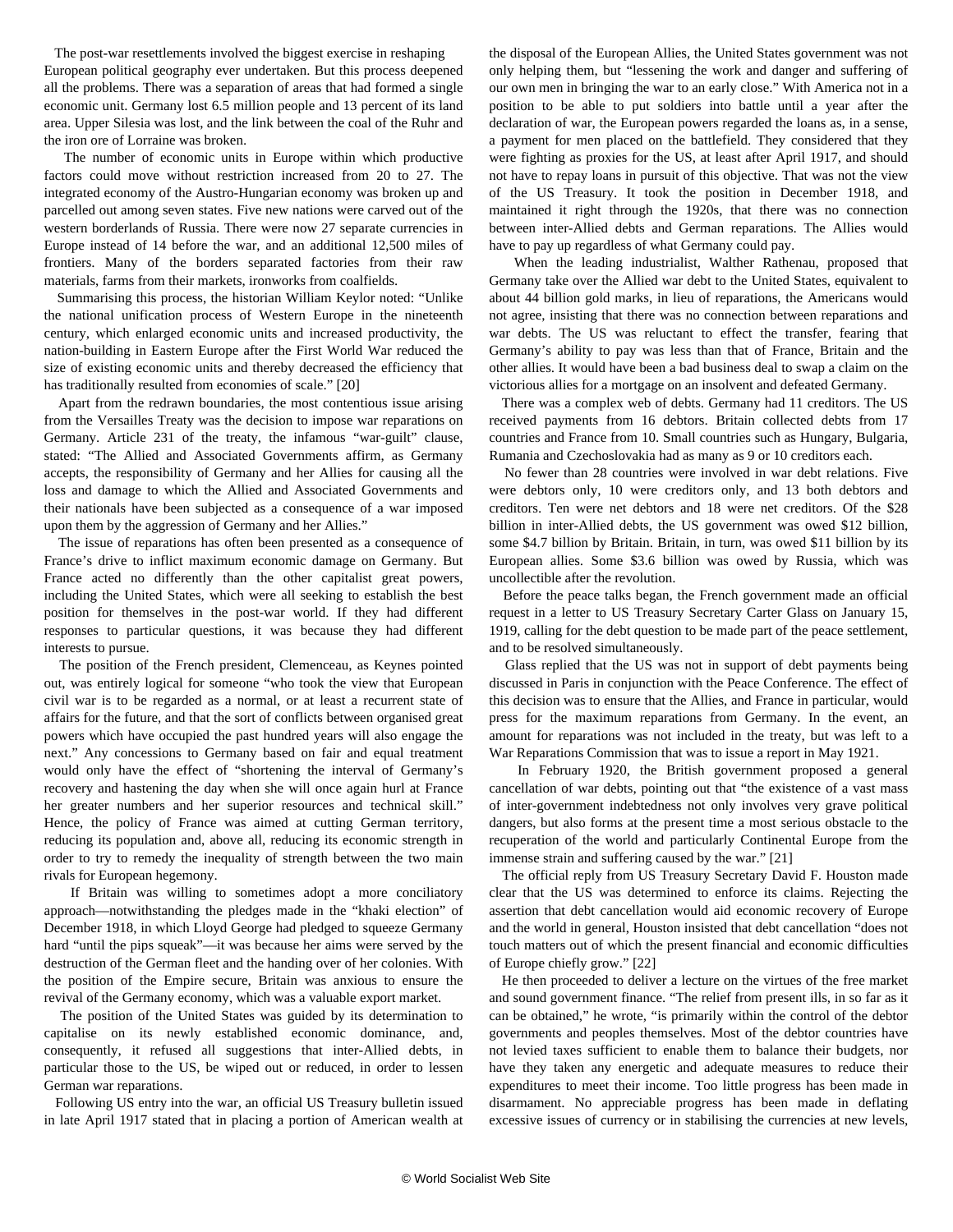but in Continental Europe there has been a constant increase in note issues. Private initiative has not been restored. Unnecessary and unwise economic barriers still exist. Instead of setting trade and commerce free by appropriate steps there appear to be concerted efforts to obtain from the most needy discriminatory advantages and exclusive concessions. There is not yet apparent any disposition on the part of Europe to make a prompt and reasonable definite settlement of the reparation claims against Germany or to adopt policies which will set Germany and Austria free to make their necessary contribution to the economic rehabilitation of Europe." [23]

 Moreover, Houston continued, the cancellation proposal "does not involve mutual sacrifices on the part of the nations concerned; it simply involves a contribution mainly from the United States." While the US had not sought or received any substantial benefits from the wars, the Allies "although having suffered greatly in loss of lives and property have, under the terms of the treaty of peace and otherwise, acquired very considerable accessions of territories, populations, economic and other advantages. It would, therefore, seem that if a full account were taken of these and of the whole situation there would be no desire or reason to call upon the government of this country for further contributions." [24]

 The Reparations Commission delivered its report on May 5, 1921. It fixed German reparations at 130 billion gold marks, around \$33 billion. So far as the Allies were concerned, they would now set out to extract payments from Germany that would then be used to repay their loans to the United States.

 "What a curious spectacle!" Churchill was to remark in a speech some four months later. "The great...nations of the civilised world...all hoping to get enormous sums out of each other or out of Germany. In fact, you might say that debt collecting has become our principal industry...." [25]

 One of the motivations for the establishment of this system was the underlying crisis of post-war finances. According to one calculation, the total cost of the war was \$260 billion, representing "about six and half times the sum of all the national debt accumulated in the world from about the end of the eighteenth century up to the eve of the First World War." [26]

 Taking all the belligerent powers together, some 80 percent of the excess of wartime spending over the levels reached in the last three years of peace was financed by borrowing. Much of this was financed through bank credit. This method of finance was chosen by the belligerents in the belief that they would be able to make the loser pay.

 Churchill's half-joking remark that debt collection had become "our principal industry" points to the underlying problem confronting post-war capitalist Europe—the inability to establish a new foundation for economic expansion.

 In his criticism of the Versailles Treaty, Keynes had pointed to the importance of the German economy for the whole of continental Europe. But for France, German economic growth was a threat, not a benefit. Economic expansion on the European continent had become a struggle of each against all—a struggle in which debt collection formed a component part. There seemed to be no way out on the international arena.

#### **Europe and America in the post-war crisis**

 The unviability of the reparations scheme did not take long to become apparent. German inflation, which had escalated rapidly during the war and its immediate aftermath, began to take off during 1922. In January 1923, in retaliation for German non-payment of reparations, French forces occupied the Ruhr, setting into motion a political crisis that was to continue until October.

 During this period the German currency collapsed into hyperinflation, bankrupting entire sections of the middle class, but benefiting sections of industry which were able to liquidate their debts. There is no question that by the summer months, with the collapse of the Cuno government, brought down by a general strike in Berlin in August, the political crisis was assuming revolutionary proportions.

 The German Social Democratic Party and its associated trade unions, which had provided the chief prop for the capitalist order in the postwar period, were rapidly losing support in the working class to the German Communist Party (KPD). But at no stage during this period did the KPD advance a worked-out revolutionary strategy and develop the tactics to implement it.

 This is not the place to undertake an analysis of the role of the KPD. Suffice it to say that it was a product of the deep-going crisis of leadership which had afflicted the party ever since the murder of Rosa Luxemburg in January 1919. The problems of the party were further exacerbated by the onset of a political degeneration within the Comintern leadership, bound up with mounting attacks on Leon Trotsky from the emerging bureaucracy under the leadership of Stalin.

 The political crisis in Germany came to a head in October, when the KPD leadership called off a proposed insurrection after its proposal for a general strike was turned down by a meeting of trade union and factory delegates in Chemnitz. The political paralysis of the KPD was summed up later by Heinrich Brandler, its leader at the time, who explained that while he "did not oppose the preparations for the uprising of 1923" he did not "view the situation as acutely revolutionary yet." [27]

 The experiences of the January-October crisis prompted a reassessment in ruling circles, both in France and Germany. The French occupation of the Ruhr had been sparked by the continued German defaults throughout 1922 on reparation payments. But occupation had solved nothing. Rather than receive additional payments, the French collected just \$625,000 over costs in the first four months of 1923, compared with \$50 million in the same period of 1922. [28]

 For the German bourgeoisie, the policy of passive resistance against the French occupation and the inflation of the currency had only created a deep-going political crisis—with threats to the stability of the bourgeois order from the right, in the shape of the fascists, and the more serious threat from the left, in the form of the KPD.

 A tactical turn was undertaken by both sides. The French government agreed to international mediation of the reparations payments, to bring them more into line with Germany's capacity to pay, while the German ruling elites moved to stabilise the currency and accept the obligation to undertake reparations payments.

 The eruption of the 1923 crisis signified the exhaustion of the capacities of the European ruling classes to organise a political and economic restabilisation of the continent after the war. The antagonisms that had led to the war remained, while economic and political turmoil led to confrontations with the working class which continually threatened the stability of bourgeois order.

 The period since the armistice had seen a series of upheavals, not only in Germany, but in Italy, Britain and France. The post-war revolutionary upsurge had been contained, above all because of the role of the social democratic parties in providing the chief prop for the bourgeoisie in the name of preventing the spread of "Bolshevism." But, as the events in German crisis of 1923 had demonstrated, continued political and economic instability would make this task increasingly difficult. It was at this point that a new power entered the postwar European scene—the United States.

 America had intervened in the war to protect its own economic interests, prevent the spread of social revolution and effect a reorganisation of the world in line with its increasingly global interests. Those motivations were at the centre of its intervention in the reparations crisis.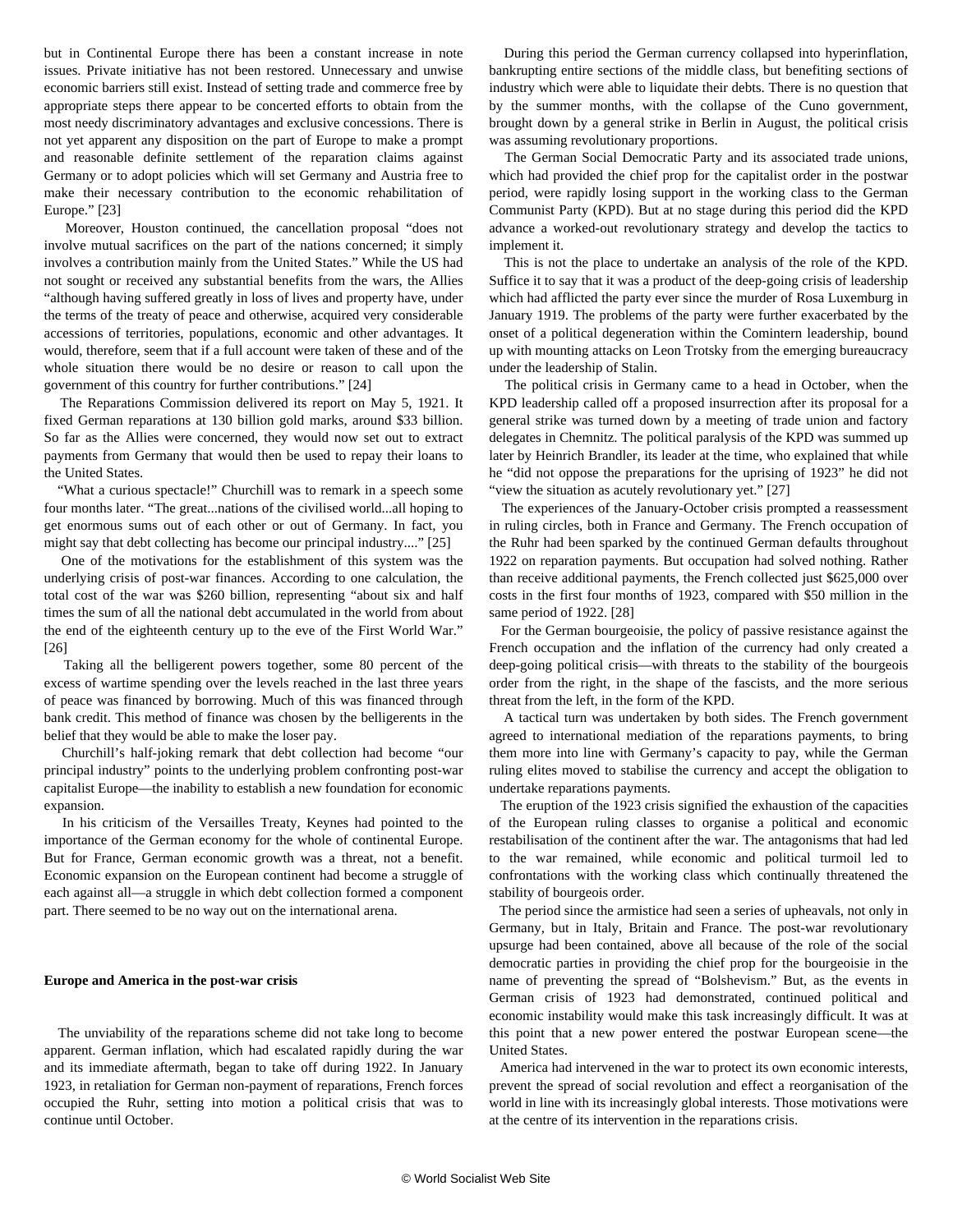A commission was established under the chairmanship of Charles

Dawes, the first director of the US Bureau of the Budget, to consider ways of balancing the German budget, stabilising its currency and devising a viable system of annual reparations payments. The plan provided for a schedule of annual payments starting at 1 billion gold marks in the first year and rising to 2.5 billion in the fifth, with variations according to changes in the world economic situation and the gold price. A Reparations Agency was to be established in Berlin to oversee the process and a loan of 800 million marks was to be raised for the German government, with collateral provided by German railroad securities to stabilise budget finances and launch the process.

 The Dawes Plan and the restabilisation of the German economy saw the creation of a new currency, the Reichsmark, converted from the old mark at a trillion to one, in August 1924. Under the agreement, the Reichsbank became independent of the German government, maintaining a reserve of gold and foreign currencies and pursuing a high interest rate regime as the basis of a deflationary program.

 The Dawes Plan was just as necessary for the stability of the United States economy as it was for the economies of Germany and the rest of Europe. The reparations system, as first devised, was unworkable.

 The system of debts and reparations depended on Germany and the other European powers being able to earn foreign currencies through exports. But the United States was not inclined to return the markets it had won from its rivals in the war, nor was it prepared to open the US market to European exports. In fact, in 1921 it raised US tariffs in anticipation of an attempt by Germany and other European exporters to increase their penetration of the US market by depreciating their currencies.

 But the US economy, having become dependent on the markets provided by Europe, could not allow Europe to slide into economic chaos. How then to supply Germany and the European debtors with dollars to pay their reparations and loans without impinging on the economic position of the United States? The Dawes Plan appeared to provide the answer.

 A triangular system of payments was established—from the United States to Germany, from Germany to the Allies, and then from the Allies back to the United States, with Wall Street the chief beneficiary. In 1926, the leading British Labour MP, Philip Snowden, observed that the US would receive \$600 million a year on account of European debts. The estimate of German reparations was \$250 million per year.

 "Therefore, what all this amounts to is that America is going to take the whole of the German reparations and probably an equal sum in addition. This is not a bad arrangement for a country that entered the war with 'No indemnities, and no material gain' emblazoned on its banners." [29]

 The system of loans and repayments not only demonstrated the predatory character of US finance capital—Uncle Sam was increasingly denounced as Uncle Shylock—it was, more fundamentally, an expression of the historic crisis of the global capitalist economy.

 The resort to financial activities—debt enslavement, share market speculation, financial arbitrage—is always a manifestation of problems at the heart of the capitalist economy, in the mechanisms for the accumulation of surplus value. That is, when capital is unable to extract surplus value at a rate sufficient to increase, or at least maintain, the average rate of profit, it attempts to overcome this problem through purely financial methods, without having to undertake the arduous and complex tasks associated with industrial production. And so it was in this case.

 The Dawes Plan, which sought to stabilise the German economy, and more generally the European economy, opened the way for a rush of capital from the US to Europe. At the same time, another precondition for this process was set in place—the return to the gold standard and the institution of deflationary policies to ensure monetary stability. In the case of Germany, deflation was necessary to attract funds from the US. In Britain, the push for a return to the gold standard came from the City of London, where it was recognised to be essential if the City were to have any chance of maintaining its position in the global financial system in the face of the ever-greater challenge coming from New York.

 A memorandum from the Bank of England to the chancellor of the exchequer in early 1920 declared: "The first and most urgent task before the Country is to get back to the gold standard by getting rid of this specific depreciation of the currency. This end can only be achieved by a reversal of the process by which the specific depreciation was produced, the artificial creation of currency and credit, and for this the appropriate instrument is the rate of interest. The process of deflation of prices that may be expected to follow on the check to the expansion of credit must necessarily be a painful one to some classes of the community, but this is unavoidable." [30]

 The Dawes Plan loan, \$110 million of which was raised in New York, was the spark which set in motion a stream of finance from the US. No longer would New York banks and investment houses wait until applicants came to them. They went out with plans and proposals for loans in a manner not to be seen again until the "recycling" of Arab petro dollars in the 1970s.

 The stable currency and high interest rates in Germany encouraged the purchase of German bonds. Between 1924 and 1930 these purchases totalled \$2.6 billion, with American investors taking more than 60 percent. By 1930, Germany had a debt of 26 billion Reichmarks, compared to a national income of about 75 billion Reichmarks per year. At the same time, German loans became an important part of the US financial system. During this period, 20 percent of the American capital market comprised the sale of foreign bonds.

 The Dawes Plan and the restabilisation of Europe through the intervention of the US raised fundamental questions of perspective which Trotsky began to address.

 The strategy which had guided the Bolsheviks in the Russian Revolution was that the World War signified that capitalism had exhausted its historically progressive role and that this posed the objective necessity for the socialist transformation. The task was not to build socialism in one country—the reactionary utopia later advanced by Stalin—but the socialist transformation of the world. The Russian Revolution was therefore the first step in this direction.

 But as the first revolutionary wave receded and the bourgeoisie, not without considerable difficulty, managed to hold onto power and effect a certain political and economic restabilisation, the question arose: was the conquest of political power in Russia premature? Had capitalism exhausted itself?

 Addressing these issues in a speech delivered in 1926, Trotsky explained: "If it turned out that capitalism is still capable of fulfilling a progressive historical mission, of increasing the wealth of the peoples, of making their labour more productive, that would signify that we, the Communist Party of the USSR, were premature in singing its *de profundis*; in other words, it would signify that we took power too soon to try to build socialism. Because, as Marx explained, no social system disappears before exhausting all the possibilities latent in it. Confronted with the new economic situation unfolding before us at present, with the ascendancy of America over all capitalist mankind and the radical shift in the correlation of economic forces, we must pose anew this question: Has capitalism outlived itself or has it still before it a perspective of progressive work?"

 For Europe, Trotsky continued, the question had been decided in the negative. The war was the outcome of a revolt of the productive forces against the confines of the national state system. But the result of the war was a situation "ten times worse than before"—even more rigid tariff barriers, more frontiers, more numerous armies, increased indebtedness together with more restricted markets. America, however, was undergoing a dynamic development, while in Asia and Africa capitalism had taken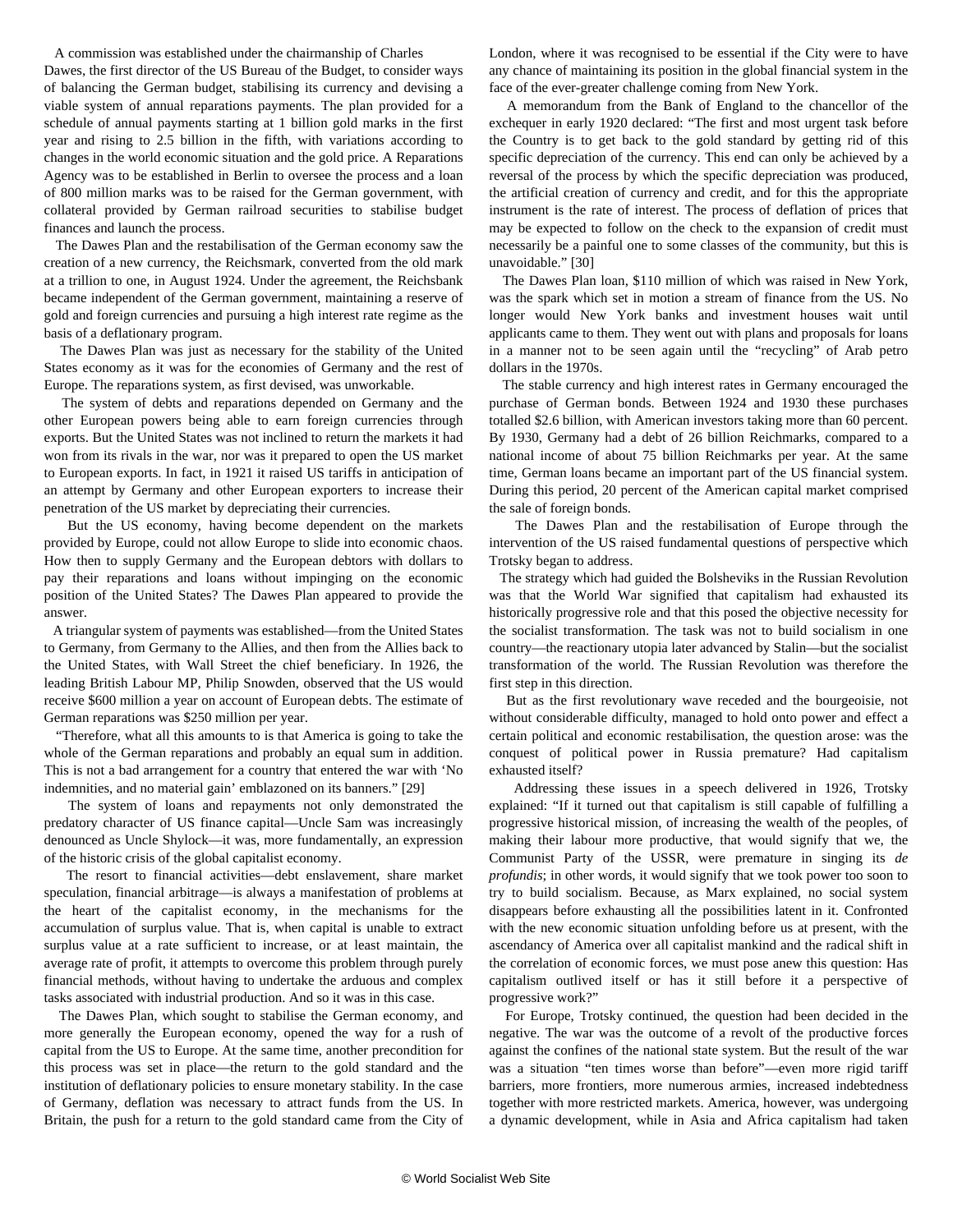only its first major steps.

 "The conclusion seems to be the following: capitalism has outlived itself in Europe; in America it still advances the productive forces, while in Asia and Africa it has before it a vast virgin field of activity for many decades if not centuries. Is that really the case? Were it so ... it would mean that capitalism has not yet exhausted its mission on a world scale.

 "But we live under conditions of world economy. And it is just this that determines the fate of capitalism—for all the continents. Capitalism cannot have an isolated development in Asia, independent of what takes place in Europe or in America. The time of provincial economic processes has passed beyond recall. American capitalism is far stronger than European capitalism; it can look to the future with far greater assurance. But American capitalism is no longer self-sufficing. It cannot maintain itself on an internal equilibrium. It needs a world equilibrium. Europe depends more and more on America, but this also means that America is becoming increasingly dependent upon Europe." [31]

#### **Dynamics of a systemic crisis**

 The postwar global economy was wracked by a profound structural crisis. United States capitalism was undertaking a rapid development, but at the same time it was increasingly dependent on European capitalism, which had begun to fall back not only relatively but in some cases absolutely. This contradiction was to deepen throughout the 1920s, notwithstanding the postwar recovery, and was to assume even more explosive forms by the end of the decade.

 There was a huge inflow of foreign investment into Germany from 1924—a total of \$7 billion over six years. But a large portion of it was used to finance mergers rather than carry out the modernisation of German industry.

 For a time, the recycling system set in motion by the Dawes Plan, whereby surplus investment capital flowed out from the United States into Germany and then back to the US in the form of loan repayments, financed by German reparations, appeared to work. Germany imported around 28 billion RM in the period 1924-1930, out of which she paid reparations of 10.3 billion RM. So long as the inflow of capital continued, the system ran smoothly.

 However, by 1928-1929 American investment started to fall, prompting a withdrawal of short-term funds. While the withdrawal of funds was the immediate cause of the financial crisis which engulfed Germany from 1929 onwards, the entire financial system was inherently unstable. As one analysis, written in 1932, put it: "Even if the world depression had not begun at the end of 1929 and international lending had not suddenly decreased almost to vanishing point, it was inconceivable that new loans could have continued to exceed the rising reparation and Allied debt instalments, plus interest charges on the vast volume of private indebtedness that had already been created." [32]

 The inherently unstable financial situation was rooted in fundamental problems of the German and European economies as a whole. As all historians of this period have noted, the vast bulk of the capital inflow into Germany was not used to modernize and expand industry, but was employed in the financing of government activities and projects. That is, the loans were not invested in productive capital.

 German industry, which had been a global leader in the pre-war period of capitalist upswing, was now being eclipsed in the struggle for world markets. German exports declined markedly in the first half of the 1920s. Economic recovery in general was slow. It was only by 1925 that Europe returned to the levels of production that had been attained in 1913. It has been calculated that had the European economy continued to grow at its

pre-war rate, the production levels attained in 1929 would have been reached in 1921. Such was the extent of the overall downswing in the European economy.

 In Germany, the net domestic product had risen to just 103 percent of its 1913 level by 1928. Exports, however, were still at 86 percent of their 1913 values. In the period 1910-1913, the ratio of exports to national income was 17.5 percent. In the years 1924-1924 it fell to 14.9 per cent. [33]

 As Germany and the other European powers declined, so the United States rose. By 1923 it had become the world's greatest exporter and the second largest importer. Between 1926 and 1929 its share of world industrial production was 42.2 percent, compared to 35.8 percent in 1913. The importance of its investment outflows for the stability of the European and world economy can be gauged from the following figures. Between 1919 and 1929 the long-term foreign investment holdings of the United States increased by \$9 billion. In 1929 American investments were two thirds of all new investment in the world. American foreign holdings rose to \$15.4 billion, of which \$7.8 billion were portfolio investments and \$7.6 billion were direct investments.

 The secret of US expansion was not hard to discern. It was to be found in the new production methods of American industry which, with the development of the assembly-line system, had brought about a vast increase in the productivity of labour and the extraction of surplus value.

 The financial stabilization which followed the Dawes Plan, and the deflationary environment it created, sparked an intense discussion in German political, academic and industrial circles over the need for the rationalization and modernization of the German industry. No longer was it possible to accumulate profits simply through the process of inflation. Now the road to increased profits lay through higher productivity, rationalization and cost reduction.

 In her valuable study of this process, the historian Mary Nolan sums up the impact of American industry as follows: "It was America's industrial heartland that fascinated Germans, or rather the heartland of the second industrial revolution of iron, steel and machine making. This was 'the technology of girders and gears,' a world of continuous production and component parts, staggering productivity, and a minutely subdivided labour process. Its most visible symbols were Ford's Highland Park and River Rouge factories and the Model T, but it also included the vast iron and steel works that stretched from western Pennsylvania, through Ohio and Indiana, and into Chicago. This was the successful American counterpart of Germany's large, labour-intensive and crisis-ridden heavy industry sector, which was at the centre of the Weimar rationalization movement....

 "The sheer size of Ford's Highland Park and River Rouge plants awed German visitors. Highland Park, which was opened in 1910-1911 and introduced the assembly line in 1912-1913, encompassed over 50 acres and employed over 68,000 workers by 1924. And that was Ford's old plant! River Rouge, begun in 1916 and completed a decade later, had 160 acres of floor space spread over 93 buildings. There were 27 miles of conveyor belts and over 75,000 employees... Even more impressive to German visitors than the scale of production was its innovative character. In the Ford works everything was subordinated to the principle of the efficient and inexpensive production of one standardized product, rather than a multiplicity of different goods. Individual parts were simplified and standardized to a degree that aroused the envy of Germans, who saw norms as the essential prerequisite for successful rationalization at home. Instead of universal machines that could perform many tasks, the Ford works were filled with specialized machines, tailored to the production of one particular standardized part and served by a worker who performed only one task." [34]

 The trade union and social democratic party leaders were no less enthusiastic about the introduction of American methods. They hailed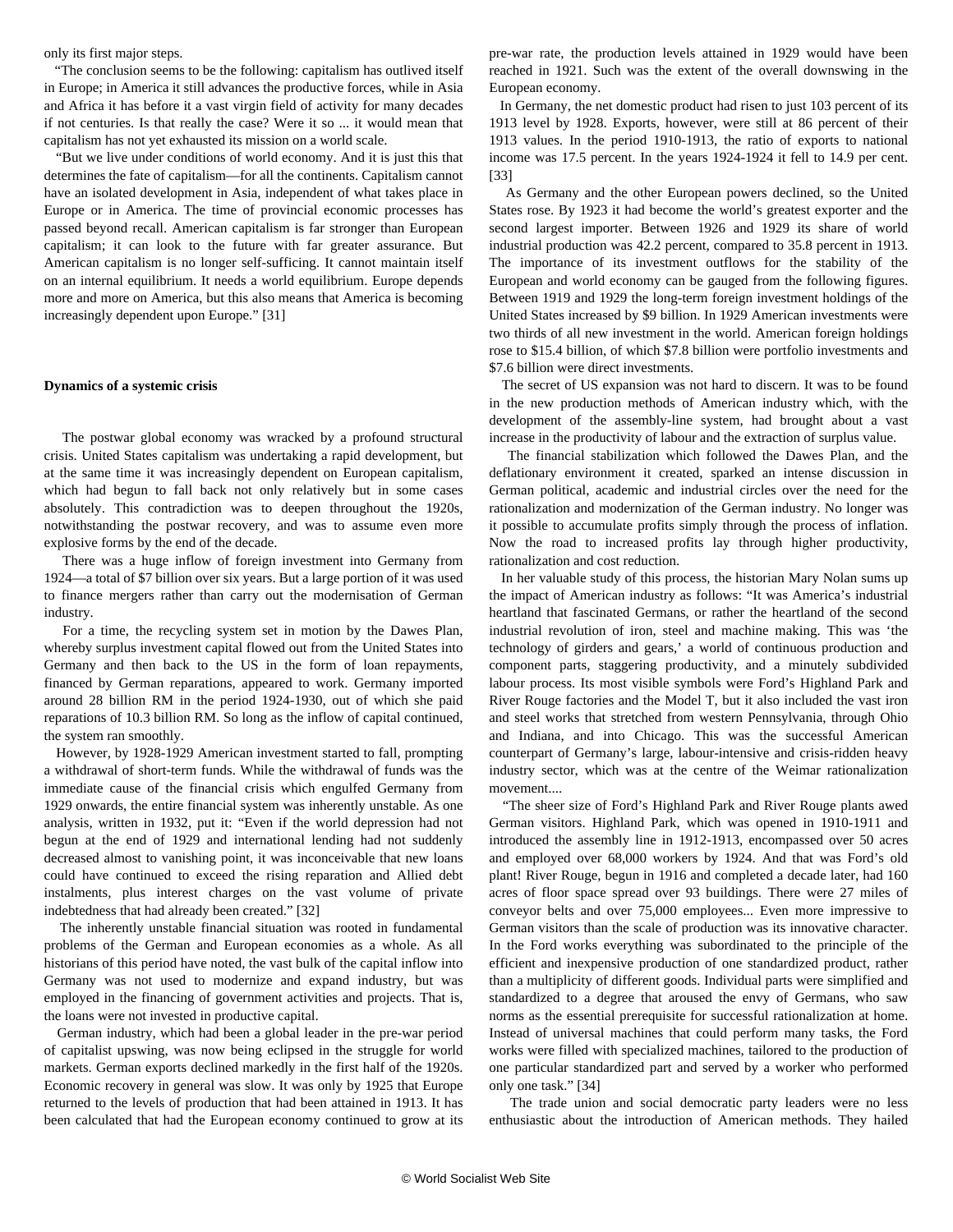Ford's methods as creating the possibility for reforming capitalism and resolving the social question. In September 1925 the General Confederation of German Trade Unions (ADGB) sent a delegation of 14 to the United States, which produced a report, authored by four of them, hailing the new system as providing the possibility for the restructuring of capitalism in the interests of the working class. The report claimed that "the central problem of the European economy is and will remain increasing mass purchasing power.... Thus it is completely clear that the trade union struggle to increase wages is not only a social necessity but also a task upon whose accomplishment the further development of the whole economy depends." [35]

 This assessment was based on a complete misreading of the new system of production, in line with the thinking of Henry Ford himself, who sometimes claimed that the payment of higher wages created the mass market for cars and other consumer goods. In fact, the essence of the new system was not that it paid higher wages, but that it extracted greater profits, providing the basis for new investment and further economic expansion.

 Despite the great enthusiasm for American methods, Fordism, as it was becoming known, did not take root in Germany. The reason is to be found in the profound differences in the situation confronting American and German capitalism.

 The American system of production was the outcome of a veritable second industrial revolution which had its origins in the years immediately following the Civil War. The securing of the Union, through the victory of the northern industrial bourgeoisie, and the creation of a national market established the framework for the system of mass production that was to develop over the next five decades, culminating in the development of the assembly line in the auto industry and the production of mass consumption goods. Profits were made from capital intensive production methods in which economies of scale enabled the lowering of costs.

 American capitalism was able to spread across a whole continent, with a vast internal market created through the development of the railway system and a common system of laws. German capitalism could not follow this path. On every side it was hemmed in by the barriers and borders of the European nation-state system—a system of constrictions which worsened after the Versailles Treaty. Whereas in America the concentration of capital took place through the establishment of largescale enterprises, producing at low cost, in Germany and Europe in general the restrictions of the market led to the formation of cartels, through which profits were extracted by the restriction of production and the maintenance of high prices.

 The German cartel movement had begun in the 1890s following the rapid industrial expansion of the previous 20 years, and was a feature of all sections of industry in the 1920s. Meanwhile, the constrictions on the market had become even more severe.

 German industrialisation had received its initial impetus from the Zollverein in the 1830s, leading eventually to unification of the German states under Bismarck. But now, even a customs union with Austria was banned under the Versailles Treaty, lest an expanded German economy draw the economies of eastern and southeastern Europe into its orbit and weaken the position of France.

 These restrictions meant that the German modernisation movement of the 1920s was based on mergers and the formation of cartels, combined with rationalisation of the workforce rather than the expansion of production. Rather than development of mass production for an expanding market, German modernisation involved further cartelisation, restriction of production and the maintenance of higher costs.

 While German rationalisation involved the closing of the most inefficient factories and the restructuring of others, it never amounted to the "new industrial revolution" that was hailed by some observers. "The reality of German industrial restructuring was more limited, contradictory,

and, for all concerned, unsatisfactory than such sweeping statements implied. Between the stabilization crisis and the world economic depression, only a few years and relatively limited capital were available to modernize Weimar's ailing economy, and actual deeds could not match the outpouring of words about rationalization. The transformations within a given branch of industry were highly uneven, and many ambitious, multiyear projects for modernization slowed or stalled completely as the economic crisis began in 1929." [36]

 There is a vast difference between rationalization carried out on the basis of existing methods of production and the development of new systems and processes. Rationalisation on the basis of an existing system, through greater exploitation and cuts in the labour force, increases the productivity of labour and improves the profit position of the individual firm by lowering its costs. But it does not lead to an expansion in the overall mass of surplus value throughout the economy.

 The significance of the American system was that it did bring such an expansion, not through restrictive practices and higher prices but through mass production at lower cost. In Europe, the constrictions of the nationstate system made such methods impossible in the 1920s. Consequently, businesses sought to maintain their profits through production restrictions which kept prices high, meaning that the rationalization process in Europe was "only a stunted offspring of the American productive vision as originally conceived." [37]

 The influx of loans from the United States did, however, enable the European economy to grow somewhat in the second half of the 1920s. Taking 1920 as the base of 100, European industrial production had risen to 123.1 by 1929, agriculture to 122.2. But growth never became selfsustaining. Unemployment in Germany fell to 7 percent in 1925, rose to 18 percent in 1926, then fell to 8 and 9 percent until the final months of 1928, then started rising without stopping until the spring of 1933.

 The flood of capital into Germany in the wake of the Dawes Plan did not bring about a restructuring of the German economy, but it did make it more vulnerable to American capital flows, under conditions where these flows were becoming increasingly unstable. With the start of the stock market boom, investment capital, which was increasingly of a short-term nature, looked to domestic outlets for a quick return. In 1927 there was sharp decline in the levels of foreign investment in eastern Europe, and the following year the inflow of capital into Germany dropped as well. In the years 1927 and 1928, the investment inflow into Europe was \$1.7 billion; in 1929 it dropped to \$1 billion. This was at a time when increasing inflows were needed to cover the interest payments on past loans.

 None of the contradictions of the European capitalist economy and the nation-state system, which had given rise to the war, had been overcome. Rather, they had intensified. There were deflationary tendencies in both industrial and primary producing countries, excess capacity in all sections of industry, increased tariffs and financial problems arising from war reparations and debts, coupled with increasingly unstable banking systems.

 All these problems were exacerbated as the orgy of speculation on Wall Street led to the drying up of the inflow of finance to Europe. When the share market collapse came in 1929, it was not so much the cause of the Great Depression as the catalyst which set the catastrophe in motion.

 The Dawes Plan brought about a certain restabilization of European and world capitalism. But it did not establish a new equilibrium. To return to the framework of Trotsky's analysis at the Third Congress, it did not create the conditions for a new upswing in the curve of capitalist development.

 What would that have required? Above all, the development and spread of new methods of production which could advance the accumulation of surplus value and restore the profit rate. To be sure, such methods had been developed in the United States.

However, that was not sufficient. American capitalism could no longer